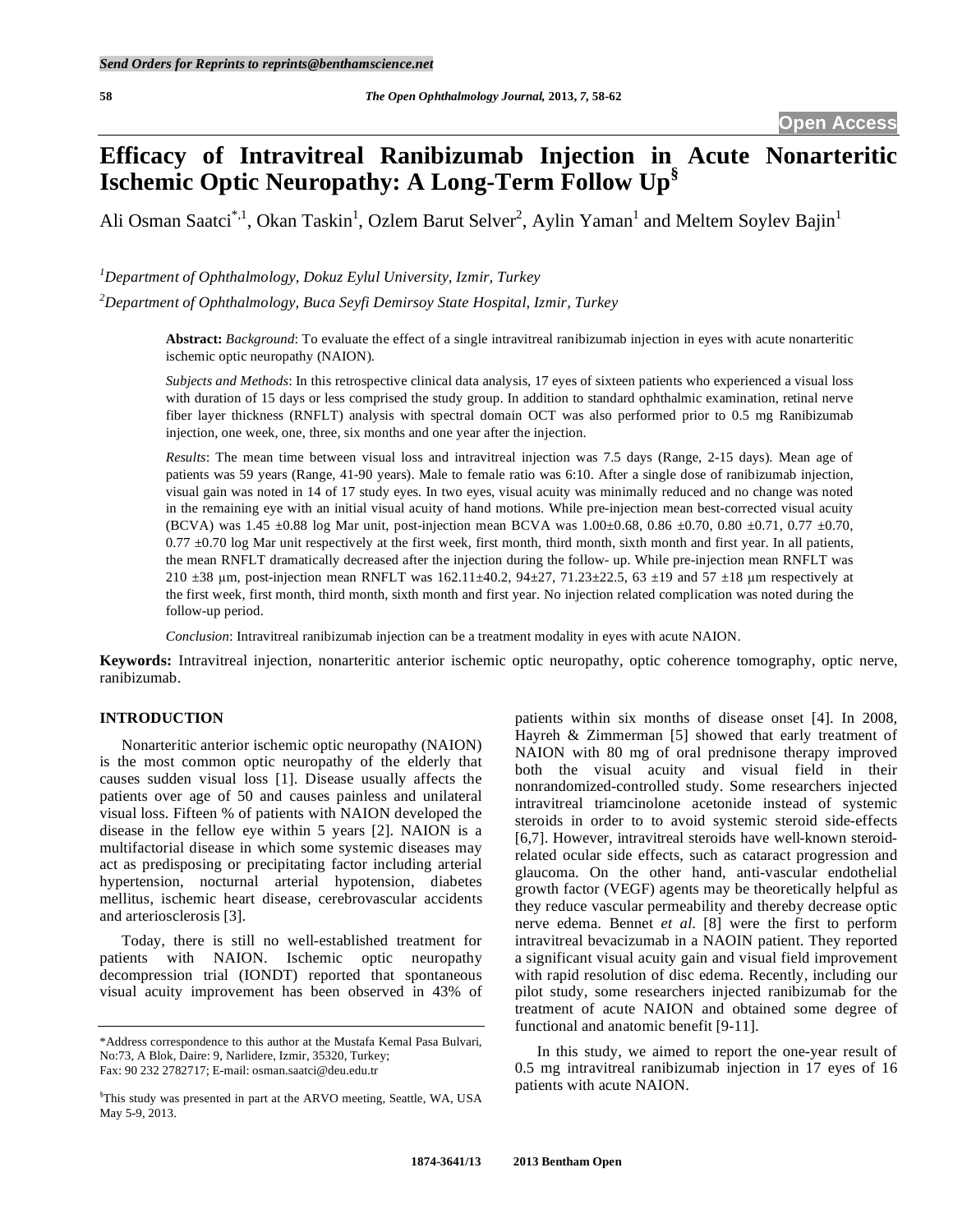#### **SUBJECTS AND METHODS**

 Clinical data of seventeen eyes of 16 consecutive patients with a visual loss history of 15 days or less were retrospectively evaluated. Diagnosis of NAION was based on the history of sudden visual loss, edematous optic disc appearance and characteristic visual field defects. Complete blood cell count, erythrocyte sedimentation rate and C-reactive protein analysis were obtained to exclude arteritic type of anterior ischemic optic neuropathy. Patients received a complete eye examination, including visual acuity testing, color vision evaluation with Ishihara's test, slit-lamp examination, Goldmann applanation tonometry, fundus examination, Humphrey's automated perimetry central (30-2 central threshold test) (Model 750 Humphrey Field Analyzer II, Carl Zeiss Meditec, Dublin, Calif., USA), and overall retinal nerve fiber layer thickness (RNFLT) analysis with Heidelberg Spectralis optical coherence tomography (OCT) (Spectralis HRA+OCT; Heidelberg Engineering, Heidelberg, Germany) prior to injection and at each visit. The natural disease course and various treatment options were discussed in detail with the patients and after obtaining the informed consent, 0.5 mg Ranibizumab (Lucentis, Novartis Pharma Stein AG, Stein, Switzerland) was given intravitreally under topical anesthesia (Proparacaine Hydrochloride) 4 mm away from the limbus in phakic eyes and 3.5 mm away from the limbus in pseudophakic eyes in the operating room. All patients were re-examined at the first week, first, third and six months and first year after the injection. Statistical analysis was performed by using SPSS 15 program and Wilcoxon test.

## **RESULTS**

 The characteristics of patients and visual acuities are shown in the Table **1**.

 In our group, 6 patients had diabetes(37%), 4 patients had hypertension (25%), one patient had sleep-apnea syndrome.

 After a single dose of ranibizumab injection, visual gain was reported in 14 of 17 eyes. In two eyes, visual acuity was minimally reduced and no change was noted in the remaining eye with an initial visual acuity of hand motions. While pre-injection mean best -corrected visual acuity  $(BCVA)$  was 1.45  $\pm 0.88$  log Mar unit, post-injection mean BCVA was  $1.00\pm0.68$ ,  $0.86 \pm 0.70$ ,  $0.80 \pm 0.71$ ,  $0.77 \pm 0.70$ ,  $0.77 \pm 0.70$  log Mar unit respectively at the first week, first month, third month, sixth month and first year. In all patients, the mean RNFLT dramatically decreased after the injection during the follow- up. While pre-injection mean RNFLT was  $210 \pm 38$  µm, post-injection mean RNFLT was  $162.11 \pm 40.2$ ,  $94 \pm 27$ ,  $71.23 \pm 22.5$ ,  $63 \pm 19$  and  $57 \pm 18$  µm respectively at the first week, first month, third month, sixth month and first year.

 Color vision and RNFLT changes are summarized in Table **2**.

 In Fig. (**1**) (Eye number 3) and Fig. (**2**) (eye number 8) the color fundus pictures, RNFLT analysis and visual field tests illustrate the kind of improvement patients experienced.

 Visual fields improved in nine eyes and remained stable in eight eyes at the end of one year.

| Eye No         | Age/Sex/Eve |                                                     | <b>Visual Acuity (Log Mar Unit)</b> |                       |                    |                    |                |                   |  |
|----------------|-------------|-----------------------------------------------------|-------------------------------------|-----------------------|--------------------|--------------------|----------------|-------------------|--|
|                |             | Time Between Visual Loss And Intravitreal Injection | <b>Pre Injection</b>                | <b>Post Injection</b> |                    |                    |                |                   |  |
|                |             |                                                     |                                     | $1^{\text{week}}$     | $1^{\text{month}}$ | $3^{\text{month}}$ | $6^{month}$    | 1 <sup>year</sup> |  |
| $\mathbf{1}$   | $62$ /F/L   | 2 days                                              | 1,60                                | 0,52                  | 0,52               | 0,52               | 0,40           | 0,52              |  |
| $\overline{c}$ | 90/M/L      | 2 days                                              | 1,60                                | 1,30                  | 1,30               | 1,30               | 1,0            | 1,0               |  |
| 3              | 57/M/L      | 3 days                                              | 0,30                                | 0,10                  | 0.0                | 0.0                | 0.0            | 0,0               |  |
| $4*$           | 51/M/R      | 3 days                                              | 1,60                                | 0,70                  | 0,52               | 0,52               | 0,52           | 0,52              |  |
| 5              | 45/F/R      | 4 days                                              | 1,60                                | 1,0                   | 0,70               | 0,70               | 0,70           | 0,70              |  |
| 6              | 61/M/L      | 6 days                                              | 1,0                                 | 1,0                   | 0,52               | 0,52               | 0,52           | 0,52              |  |
| $\tau$         | 52/F/R      | 7 days                                              | 1,60                                | 1,0                   | 0,40               | 0,40               | 0,52           | 0,30              |  |
| 8              | 63/M/R      | 7 days                                              | 0,70                                | 0,30                  | 0,22               | 0,30               | 0,22           | 0,22              |  |
| 9              | 55/F/R      | 7 days                                              | 3                                   | 1,60                  | 1,60               | 1,30               | 1,30           | 1,30              |  |
| 10             | $62$ /F/L   | 9 days                                              | 0,30                                | 0,70                  | 0,70               | 0,70               | 0,52           | 0,52              |  |
| 11             | 54/M/R      | 9 days                                              | 0,30                                | 0,52                  | 0,52               | 0,30               | 0,30           | 0,40              |  |
| 12             | $61$ /F/L   | 10 days                                             | 1,0                                 | 0,40                  | 0,40               | 0,1                | 0,1            | 0,1               |  |
| $13*$          | 51/M/L      | 10 days                                             | 3                                   | 1,60                  | 1,60               | 1,60               | 1,60           | 1,60              |  |
| 14             | 71/F/R      | 11 days                                             | 1,60                                | 1,60                  | 1,0                | 1,0                | 1,0            | 1,0               |  |
| 15             | 55/F/L      | 11 days                                             | 1,6                                 | 1,0                   | 1,0                | 0,70               | 0,70           | 0,70              |  |
| 16             | $64$ /F/L   | 12 days                                             | $\overline{3}$                      | 3                     | $\overline{3}$     | 3                  | $\overline{3}$ | 3                 |  |
| 17             | 41/F/R      | 15 days                                             | $\mathbf{1}$                        | 0,70                  | 0,70               | 0,70               | 0,70           | 0,70              |  |

**Table 1. Pre and Postinjection Visual Acuity Changes in the Study Group** 

\* Patient with the bilateral involvement.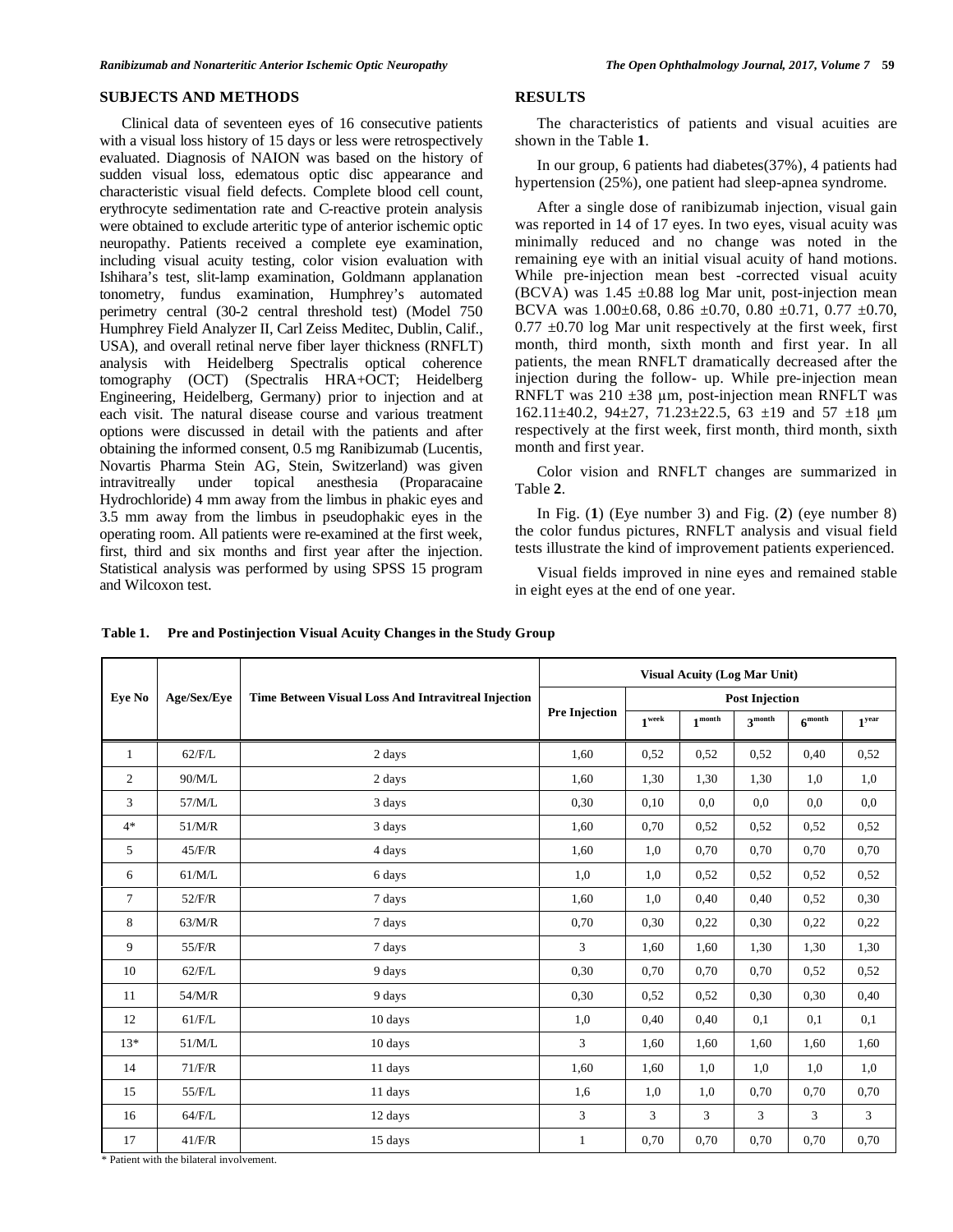| Eye No.        | <b>Color Vision</b> |           |       |             |                   | $RNLFT(\mu m)$ |          |       |             |                   |  |
|----------------|---------------------|-----------|-------|-------------|-------------------|----------------|----------|-------|-------------|-------------------|--|
|                | Pre-Injection       | week<br>1 | month | $6^{$ month | 1 <sup>year</sup> | Pre-Injection  | $1$ week | month | $6^{month}$ | 1 <sup>year</sup> |  |
| 1              | 0/21                | 0/21      | 4/21  | 4/21        | 3/21              | 242            | 91       | 46    | 43          | 42                |  |
| $\overline{2}$ | 0/21                | 0/21      | 0/21  | 0/21        | 0/21              | 223            | 131      | 84    | 65          | 58                |  |
| 3              | 20/21               | 21/21     | 21/21 | 21/21       | 21/21             | 202            | 153      | 95    | 79          | 68                |  |
| $\overline{4}$ | 0/21                | 1/21      | 0/21  | 1/21        | 1/21              | 199            | 199      | 102   | 56          | 42                |  |
| 5              | 0/21                | 2/21      | 3/21  | 1/21        | 1/21              | 163            | 203      | 100   | 41          | 45                |  |
| 6              | 1/21                | 12/21     | 12/21 | 13/21       | 13/21             | 163            | 156      | 118   | 111         | 103               |  |
| $\tau$         | 0/21                | 0/21      | 0/21  | 0/21        | 0/21              | 289            | 185      | 73    | 53          | 62                |  |
| 8              | 4/21                | 16/21     | 17/21 | 17/21       | 17/21             | 183            | 259      | 93    | 53          | 48                |  |
| 9              | 0/21                | 0/21      | 0/21  | 0/21        | 0/21              | 234            | 167      | 78    | 52          | 48                |  |
| 10             | 19/21               | 18/21     | 18/21 | 17/21       | 21/21             | 159            | 123      | 76    | 62          | 59                |  |
| 11             | 16/21               | 15/21     | 7/21  | 16/21       | 16/21             | 212            | 186      | 176   | 56          | 45                |  |
| 12             | 1/21                | 1/21      | 4/21  | 20/21       | 20/21             | 192            | 139      | 115   | 99          | 97                |  |
| 13             | 0/21                | 0/21      | 0/21  | 0/21        | 0/21              | 241            | 165      | 93    | 56          | 64                |  |
| 14             | 0/21                | 0/21      | 0/21  | 0/21        | 0/21              | 237            | 154      | 105   | 44          | 38                |  |
| 15             | 0/21                | 0/21      | 0/21  | 1/21        | 1/21              | 264            | 137      | 68    | 59          | 46                |  |
| 16             | 0/21                | 0/21      | 0/21  | 0/21        | 0/21              | 223            | 255      | 81    | 57          | 56                |  |
| 17             | 1/21                | 20/21     | 20/21 | 21/21       | 21/21             | 156            | 210      | 106   | 85          | 63                |  |

**Table 2. Pre and Postinjection Color Vision and RNFLT Changes in the Study Group** 

 No injection related complication was noted during the follow-up period.

#### **DISCUSSION**

 Although the exact mechanism and location of ischemia is still unclear, the small vessel circulatory disturbance of the optic nerve head is the likely scenario. The optic nerve head blood supply derives from an anastamotic arterial circle that originates from the short posterior ciliary arteries. Fluorescein angiographic studies demonstrated that the ischemia is the result of an insufficiency in the paraoptic branches of short posterior ciliary arteries [12].

 The role of VEGF in NAION has not been established yet. Ischemia, which plays a role in the pathogenesis of ION, may likely to increase of VEGF and this may alter the vasopermeability and vasogenic edema of the optic nerve head. As the patients with a small cup to disk ratio are predisposed to NAION swelling may cause compression and infarction of the previously unaffected segments of the optic nerve head by creating a sort of compartment syndrome in a structurally crowded optic disc and result in apoptosis of retinal ganglion cells [13-16]. Treatment modalities are mostly empirical and encompass a wide range of agents presumed to act on thrombosis or on the disc edema itself [9]. As, vascular endothelial growth factor increases the vascular permeability besides stimulating angiogenesis, anti-VEGF agents may have a potential to lessen optic disc edema [17,18]. Also a recent study reported that subretinal fluid was present in approximately 10% of NAION cases and this might contribute to visual loss. So employing antiVEGF agents may have a rationale in such patients to recover useful vision [18].

 Bennet *et al*. [8] treated a 84 year-old woman with unilateral NAION of 3 weeks' duration with a single intravitreal 1.25 mg bevacizumab injection. They demonstrated that optic nerve head edema reduced substantially and visual acuity improved. They also noted thinning of initially increased RNFLT with Stratus OCT 3. After this report, some authors published their experience with intravitreal bevacizumab injection in a small number of patients with acute NAION in a retrospective fashion [19,20]. Recently, Rootman *et al*. [20] compared the results of 1.25 mg intravitreal bevacizumab injection with natural history of NAION in their non-randomized controlled clinical trial. Twenty-five patients were enrolled (17 eyes were treated and 8 eyes were served as control) in their study. They found no difference between the injection and control group regarding the change in visual field, visual acuity, or RNFL thickness. (measured with Cirrus OCT) Furthermore, two of their 17 treated eyes experienced a second NAION episode. The first was four days after the injection and the second was discovered outside of the study period.

 There are only a few case series on the intravitreal ranibizumab injection for the treatment of acute NAION. Our preliminary report on four eyes treated with 0.5 mg intravitreal ranibizumab, showed promising results after a follow-up of 3 months. All patients experienced visual gain [10]. Pece *et al*. [9] reported the results of three acute NAION cases who were treated with intravitreal ranibizumab injection. In all patients, they observed an early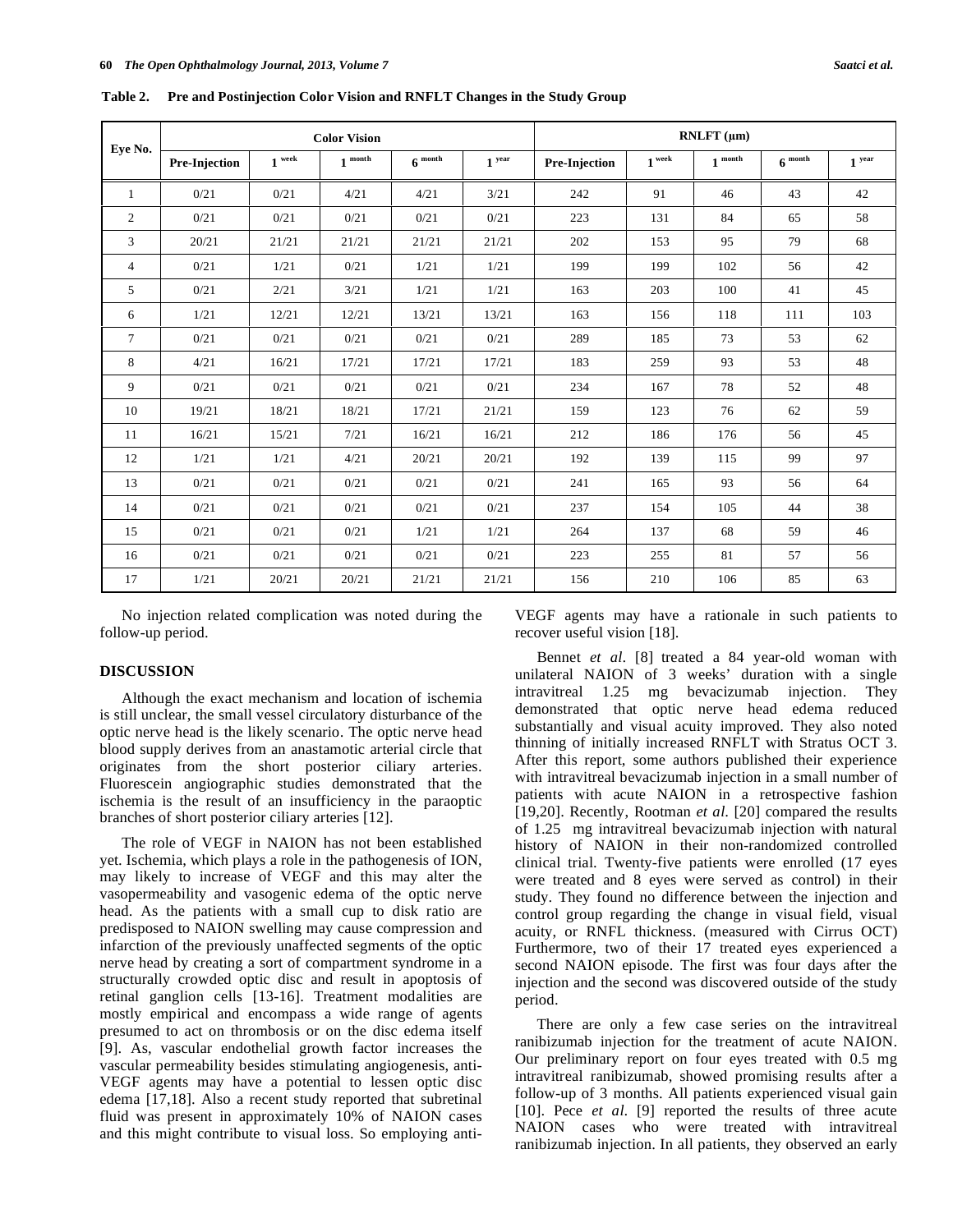

**Fig. (1).** Eye number 3, color fundus picture, retinal nerve fiber layer thickness evaluation and visual field test obtained at preinjection (**a**), one week (**b**), one month (**c**), three months (**d**), six months (**e**) and one year (**f**) after the injection.



**Fig. (2).** Eye number 8, color fundus picture, retinal nerve fiber layer thickness evaluation and visual field test obtained at preinjection (**a**), one week (**b**), one month (**c**), three months (**d**), six months (**e**) and one year (**f**) after the injection.

resolution of optic disk swelling noted immediately after the first week of injection however visual acuity and perimetric improvement did not accompany. Samant *et al*. [11] evaluated the effect of single intravitreal ranibizumab injection in six acute NAION patients. They performed the injection within the fifteen days of presentation and all six patients experienced visual improvement one week after the injection. Spectral domain OCT demonstrated a reduction in peripapillary thickness by an average of 230 μm at one month.

 An unanswered question was whether the time lapse between the episode and anti-VEGF agent injection mattered or not? Natural history data shows that visual acuity may worsen progressively over 2 weeks and then become stable [13]. Animal studies suggest that the therapeutic window for acute NAION may be as long as 2 to 3 weeks [18]. Visual dysfunction appears to reach a plateau around the time that optic disk edema is decreased and optic atrophy ensues [21]. Hayreh & Zimmerman [5] indicated a two-week therapeutic window for the employement of systemic steroids. Based on

these informations, we elected to perform the intravitreal injection at maximum 15 days after the onset of the disease.

 Another controversial aspect of intravitreal anti -VEGF agents in the treatment of acute NAION is the possible role of anti-VEGF agents by themselves on inducing or facilitating acute NAION [22-25]. In one of these reports, a patient who had a small cupless disc experienced an episode of NAION two weeks after the injection of bevacizumab [24]. In a second report, an episode of NAION was noted in a patient with diabetic macular edema three weeks after the bevacizumab injection [23]. These findings may be coincidental or related to anti-VEGF activity. Mansour *et al*. [25] suggested that potential mechanisms include the vasoconstrictor effect of the anti-VEGF agents, an increase in intraocular pressure from the intravitreal injection and the exacerbation of systemic hypertension from the stress of the procedure. As ranibizumab has a shorter vitreous half-life than bevacizumab (2.88 days versus 4.32) [26-28] it can be speculated that ranibizumab can be a better choice over